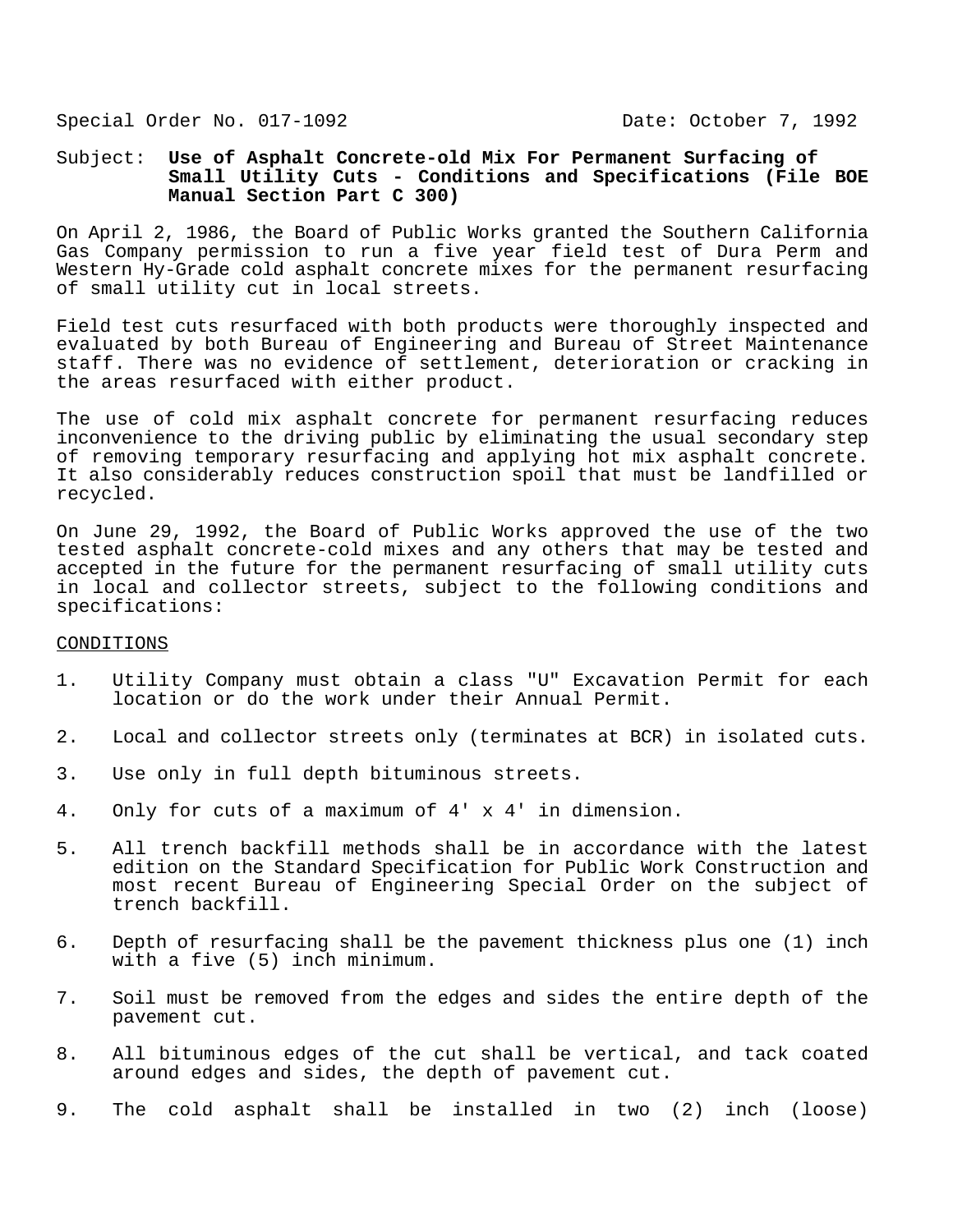uncompacted lifts and fully compacted until one (1) inch below surface.

- 10. Apply tack coat to edges of cut and overlap on existing pavement and cold patch material approximately one-half (1/2) inch.
- 11. Install final lift approximately one (1) inch above existing street. Spread evenly and compact until asphalt is level with existing street (no highs or lows.)
- 12. Cuts must be tagged with the utility company name, date and material preexisting Special Order.
- 13. All installations made under the utility company's Annual Permit shall indicate the type of material used on the "Annual Permit Location Report" to City.
- 14. Resurfacing failures will be responded to by the utility company within 24 hours of the initial report of failure.
- 15. Resurfacing failures that are potentially hazardous shall be barricaded and repairs made as quickly as possible. The utility company will be billed for any emergency work performed by the City.
- 16. Resurfacing failures must be evaluated by the utility and appropriate corrective action taken.
- 17. The utility company assumes maintenance responsibility for all repairs for five years or until the street is overlayed or reconstructed.
- 18. Once a bag of cold mix asphalt concrete has been opened, it shall be used or disposed of, since opened bags shall not be stored.

### SPECIFICATIONS

The following material and handling specifications shall be observed regarding cold mix asphalt concrete.

1. SCOPE

This specification covers all size bags of cold mix asphaltic concrete used to make permanent street repairs. Sixty (60) pound bags are preferred because of the ease and safety of handling when loading and unloading from trucks.

#### 2. MATERIAL REQUIREMENTS

2.1 General. The cold mix asphaltic concrete shall be prepared for temperatures expected at various locations and shall retain workability for a minimum of six months from the date of bagging.

Each lot of material produced by an approved supplier shall be tested by an approved laboratory for aggregate gradation (Section 2.2) and stabilometer value (Section 2.3).The lab results shall be made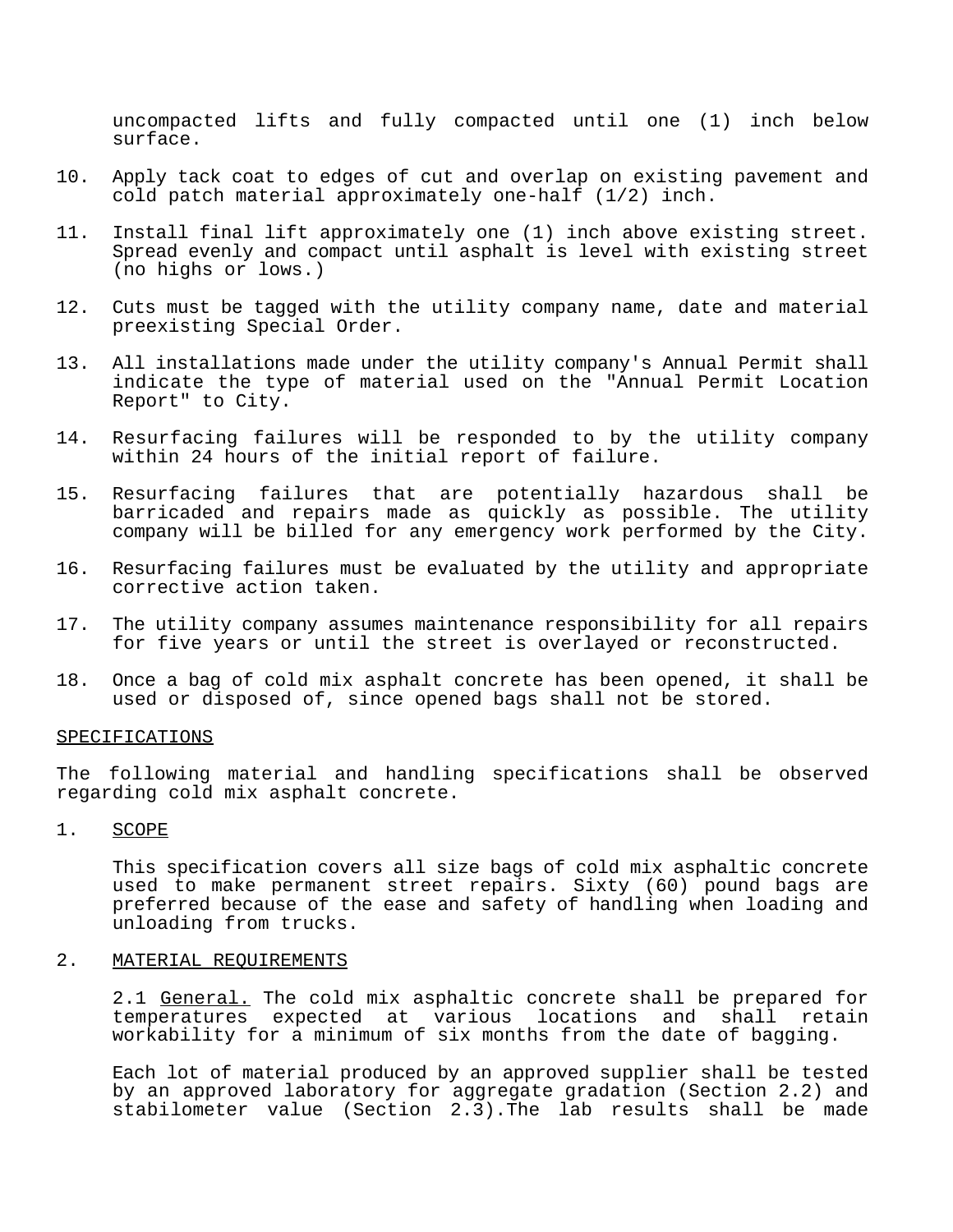available to the local utility and to the Bureau of Engineering of the City of Los Angeles.

2.2 Supplier Qualification. In conjunction with laboratory testing, as described in Section 2.1, the material must maintain acceptable field testing results for a period of no less than 90 days.

After yielding favorable field testing results, an approved laboratory shall extract a core sample from the field test site and evaluate the same material (as referenced above) for aggregate gradation and asphalt binder percent age.

Note: In order for a new supplier to qualify, their material must satisfy all three testing requirements as described in Sections 2.1 -2.3. Once qualified, a supplier must only submit a copy of the lab test results for each lot of material produced as described in Section 2.1.

2.3 Aggreqate. Composition and grading shall be as shown in the Standard Specifications for Public Works Construction for Class C2 Asphalt Concrete.

| Screen<br>Size                                              |                                               | Percent Passing<br>Minimum Maximum |
|-------------------------------------------------------------|-----------------------------------------------|------------------------------------|
| 3/4<br>$1/2$ "<br>$3/8$ "<br>#4<br>#8<br>#30<br>#50<br>#200 | 100<br>95<br>72<br>46<br>28<br>15<br>10<br>2. | 100<br>88<br>60<br>42<br>27<br>20  |

| Asphalt Binder |     |     |
|----------------|-----|-----|
| Percent        | 4.8 | 7.5 |

2.4 Stabilometer Value. The Stabilometer Value (~S~ Value) shall be a minimum of 30, as determined by Department of Transportation California Test 304 (Method of Preparation of Bituminous Mixtures for Testing) and California Test 366 (Method of Test for Stabilometer Value). The test shall be modified as follows for cold mix material:

- (A) Samples used for stabilometer testing shall be prepared at room temperature.
- (B) Prior to testing, the material shall be heated to 140 F and held at temperature for 1 and 1/2 hours.

### 3. BAGGING

Material shall be bagged at a temperature no greater than 175 F. If bagged above 1 40F, paper shall be used between each tier of bags on the pallet. The bags shall be sealed in plastic (seven mils minimum thickness) and shall be marked with the lot number, the date that the